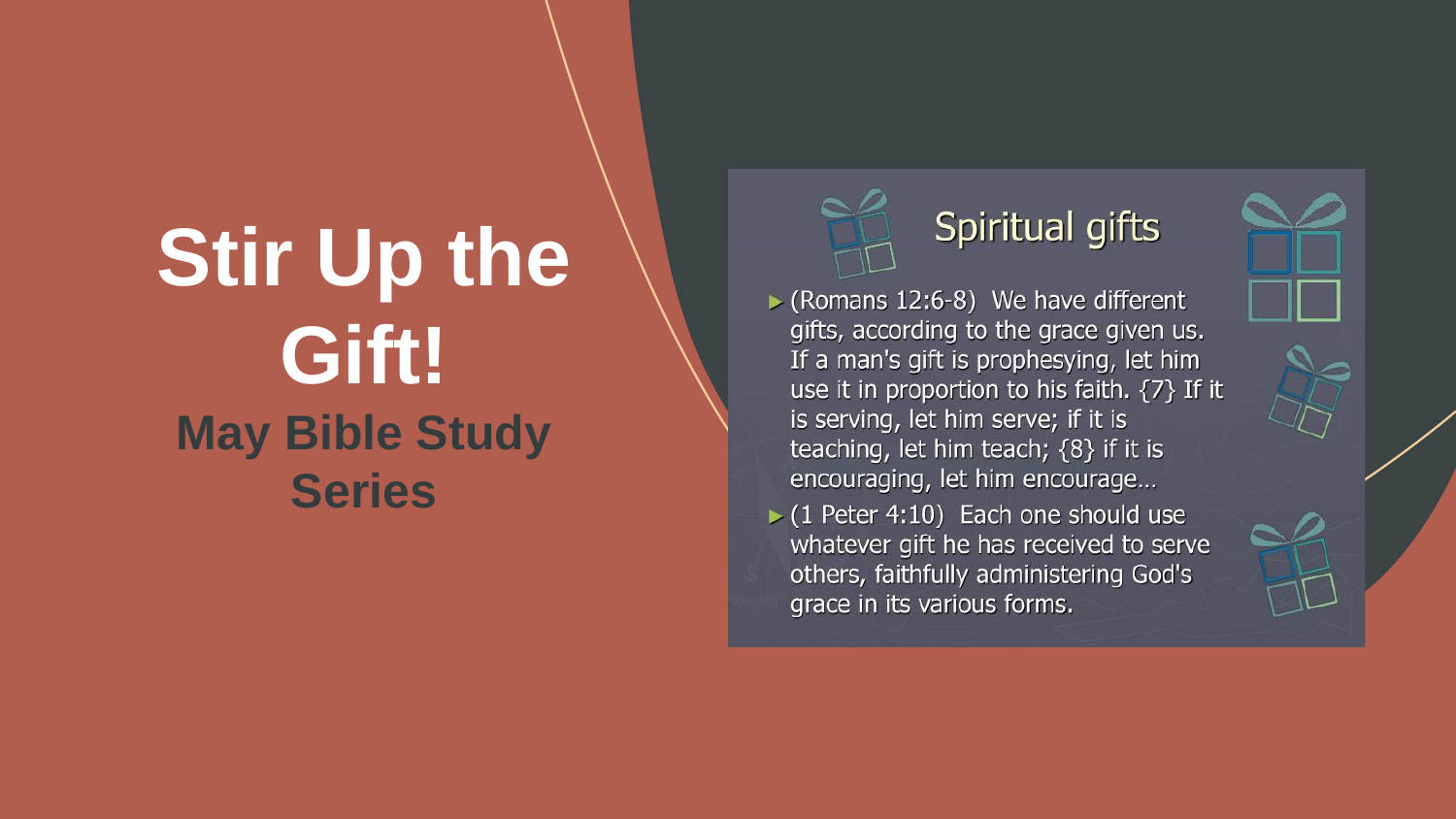**Spiritual Gifts are special abilities given to believers for ministry and service.**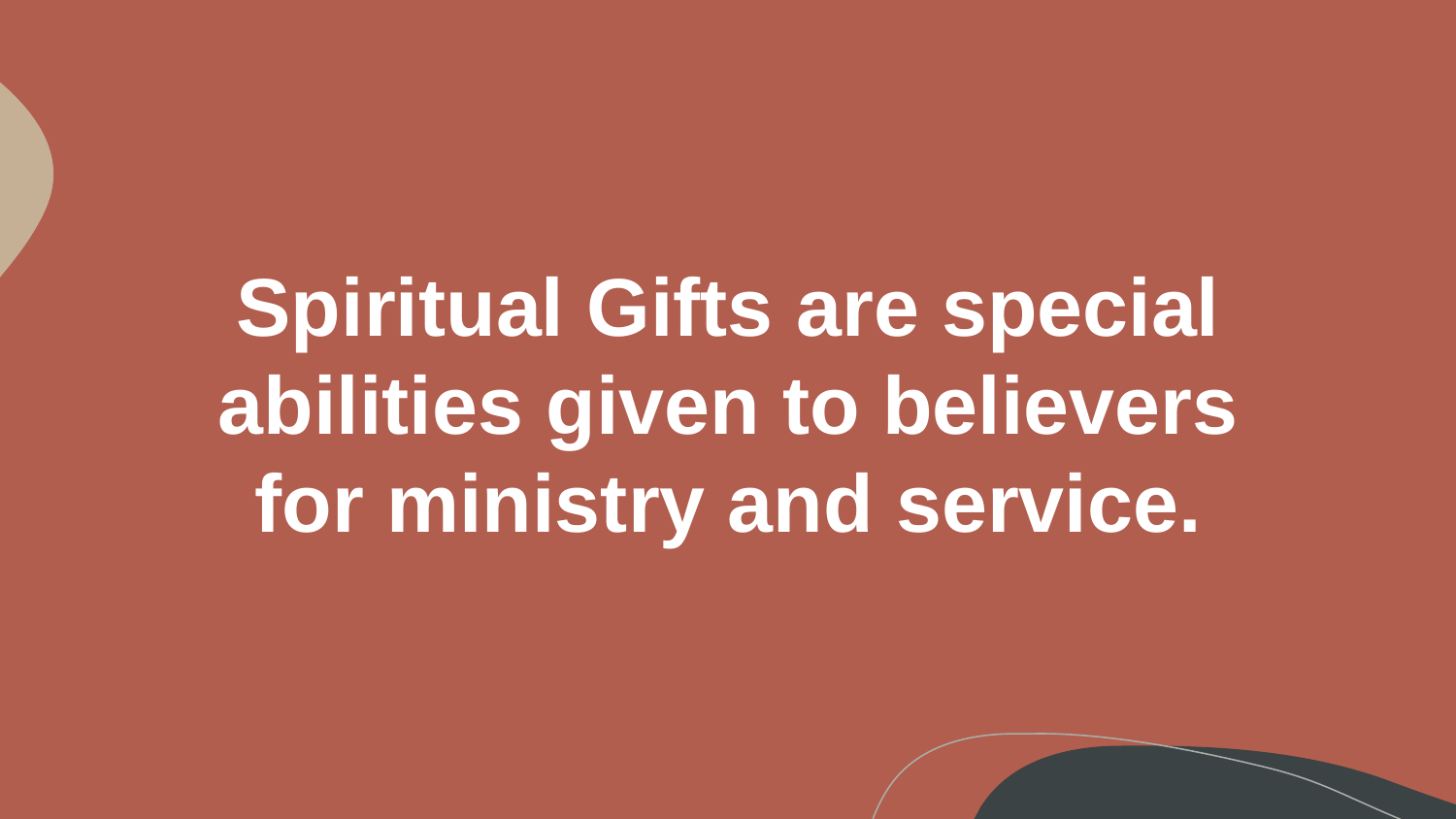## **The Purpose of Motivational Gifts**

**Motivational Gifts are given by God and intended to be used for His glory and the Church's health and benefit.**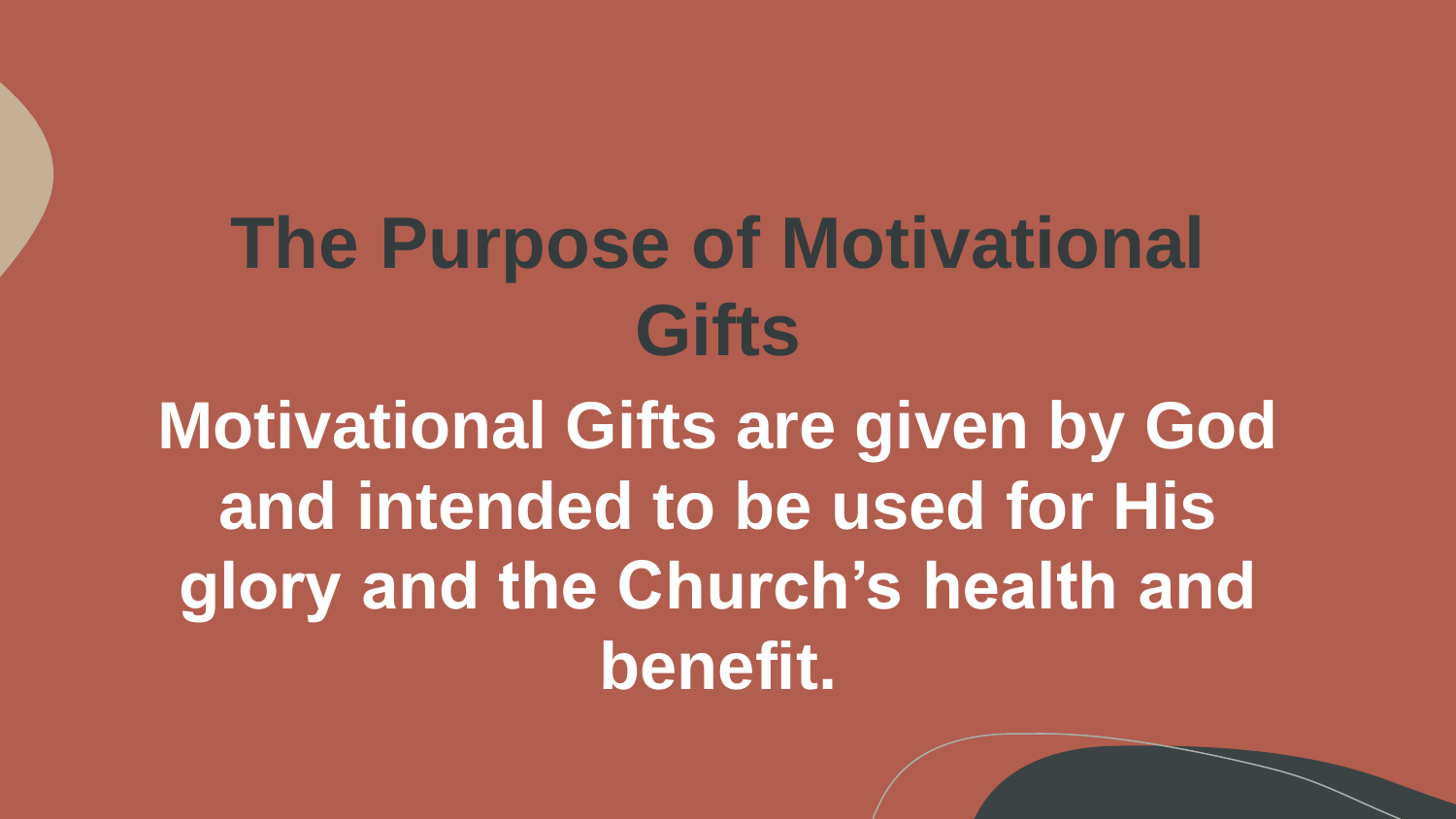**Scripture Lesson: Romans 12:3-8**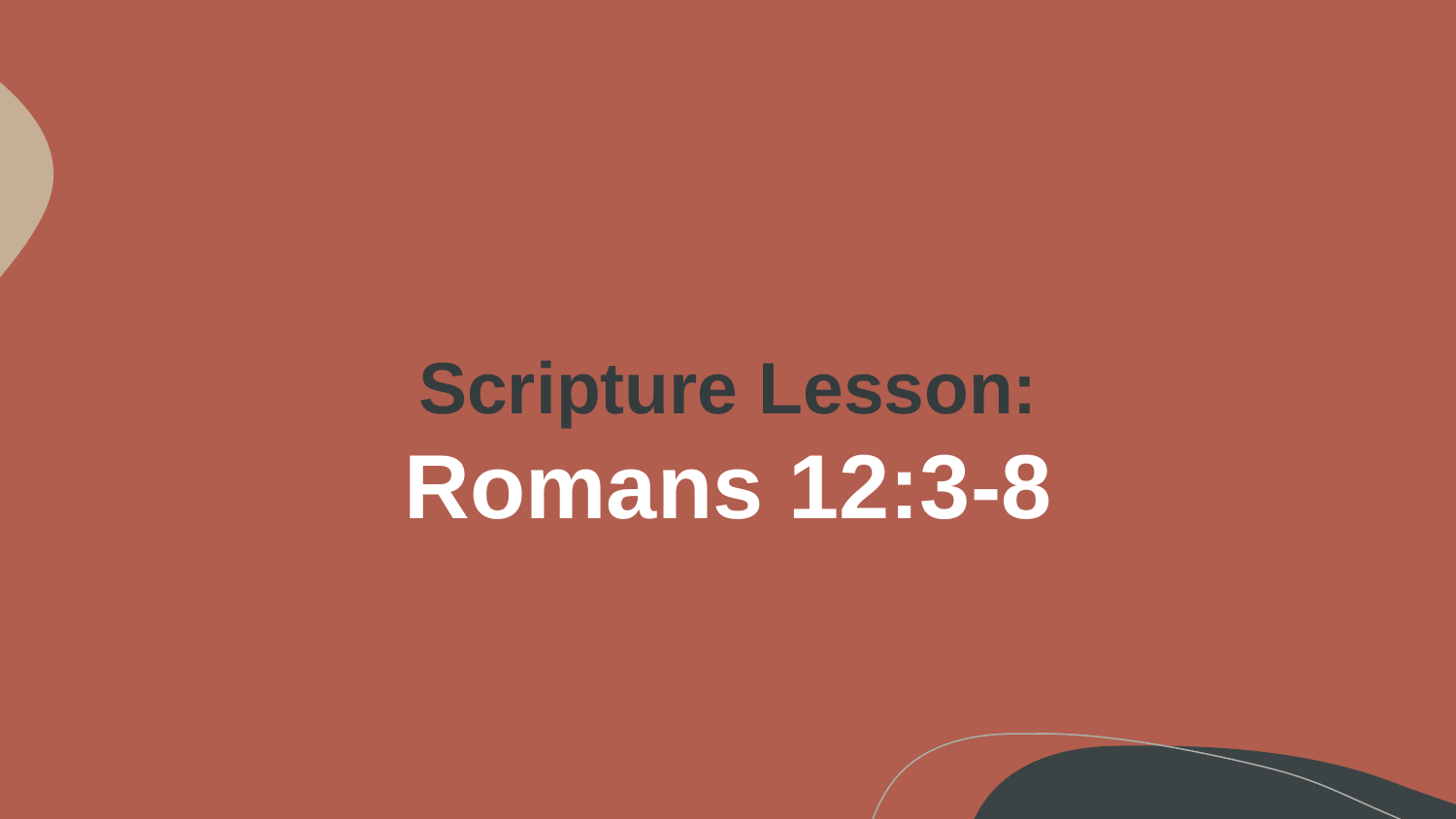**Romans 12:3-8, For I say, through the grace given to me, to everyone who is among you, not to think of himself more highly than he ought to think, but to think soberly, as God has dealt to each one a measure of faith. For as we have many members in one body, but all the members do not have the same function, so we, being many, are one body in Christ, and individually members of one another.**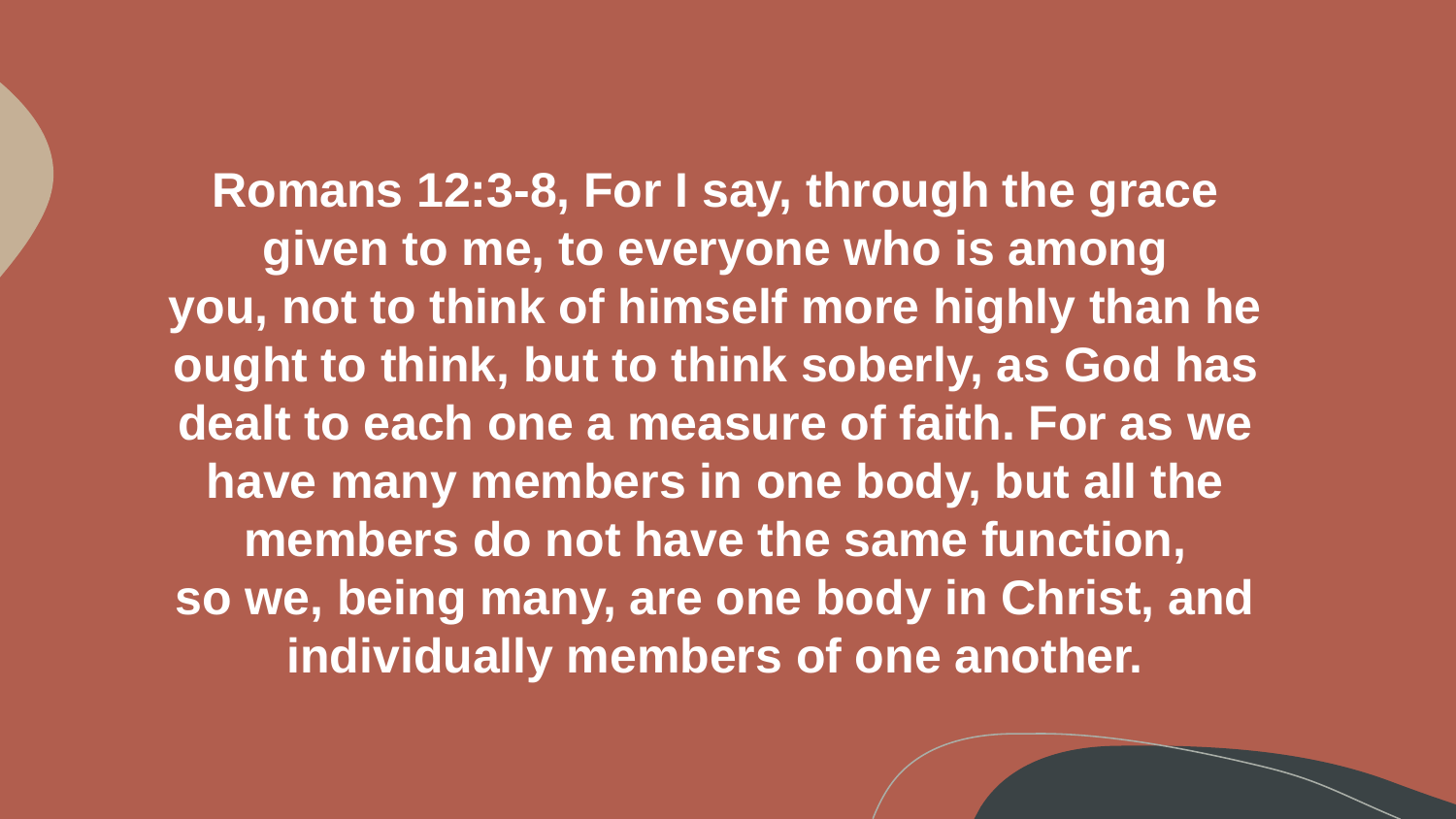**Having then gifts differing according to the grace that is given to us, let us use them: if prophecy, let us prophesy in proportion to our faith; or ministry, let us use it in our ministering; he who teaches, in teaching; he who exhorts, in exhortation; he who gives, with liberality; he who leads, with diligence; he who shows mercy, with cheerfulness.**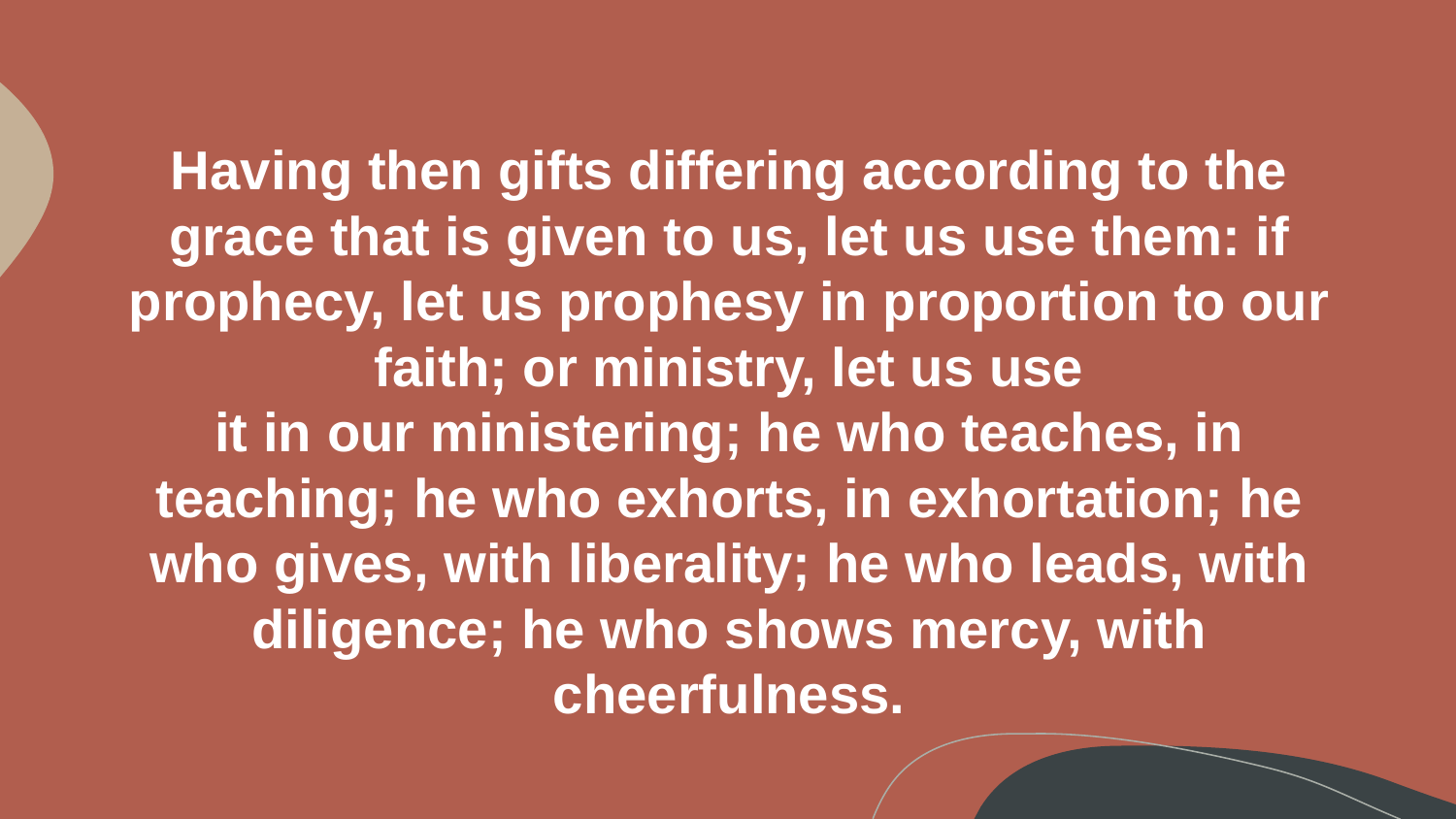# **Lesson Four Understanding Motivational Gifts (Part II)**

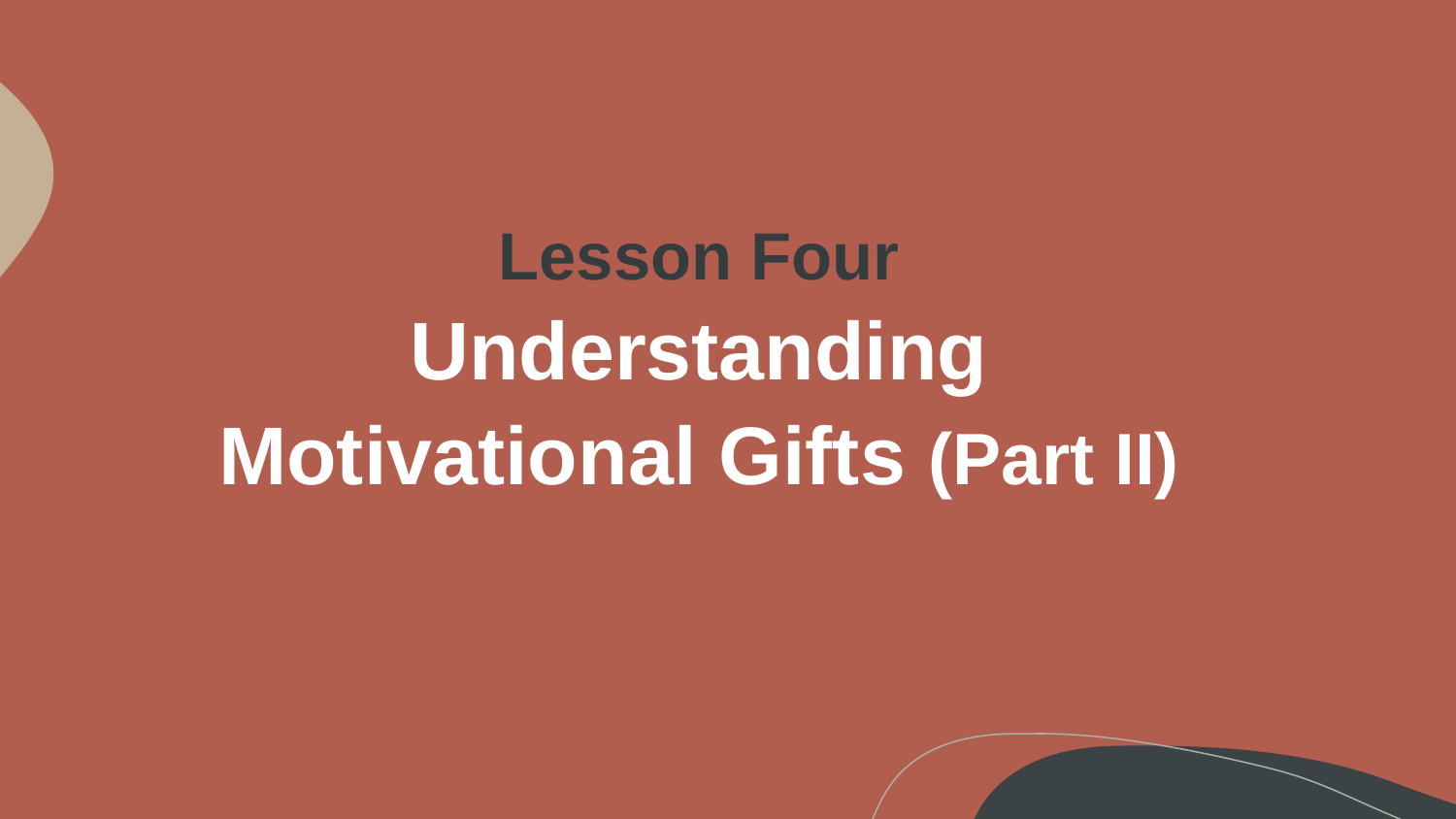#### **1. The Motivational Gift of Prophecy (The Eyes of the Body) The ability to speak forth the truth of God's Word.**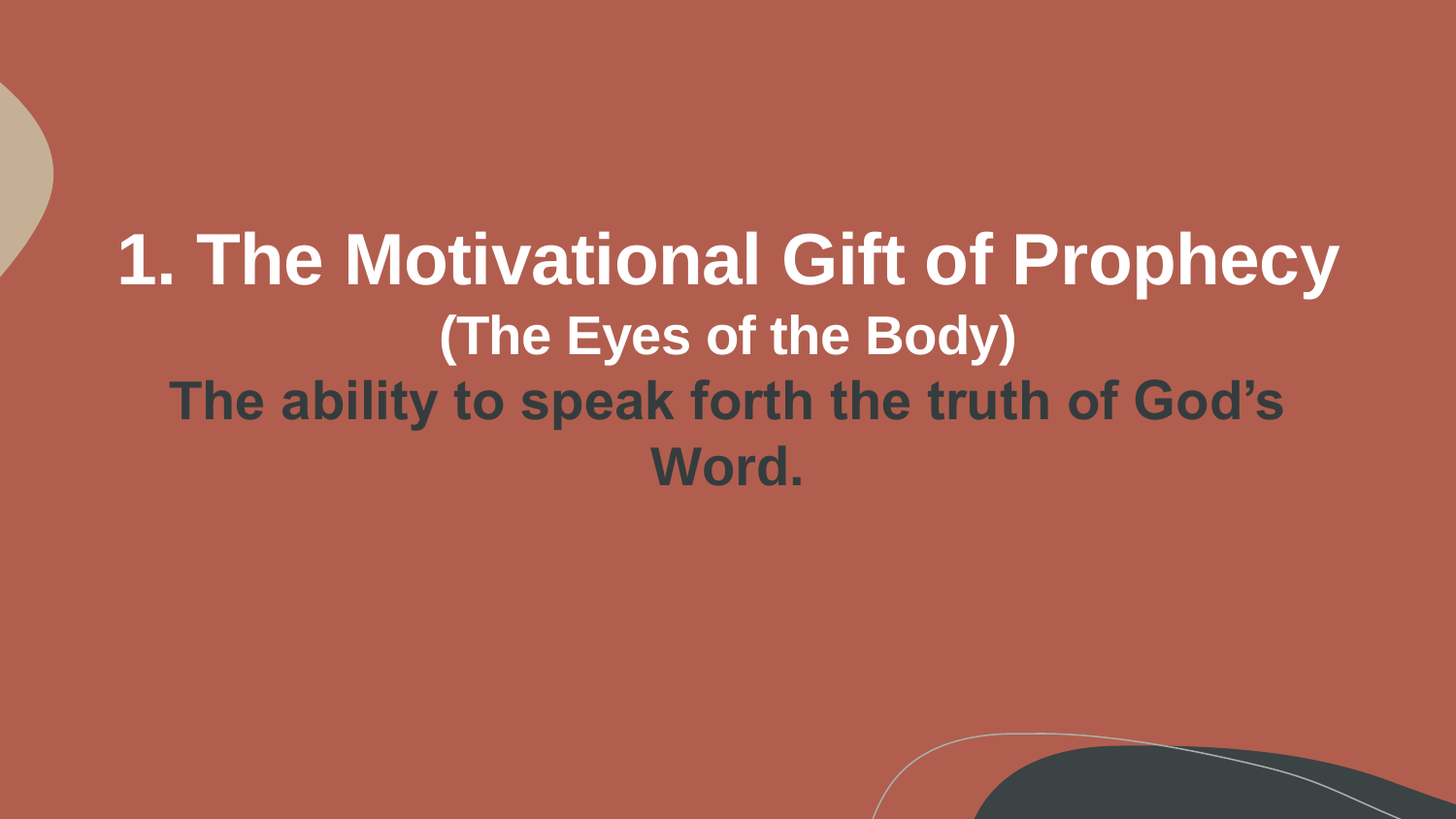#### **2. The Motivational Gift of Serving (The Hands of the Body) One who is driven to demonstrate love by meeting practical needs**.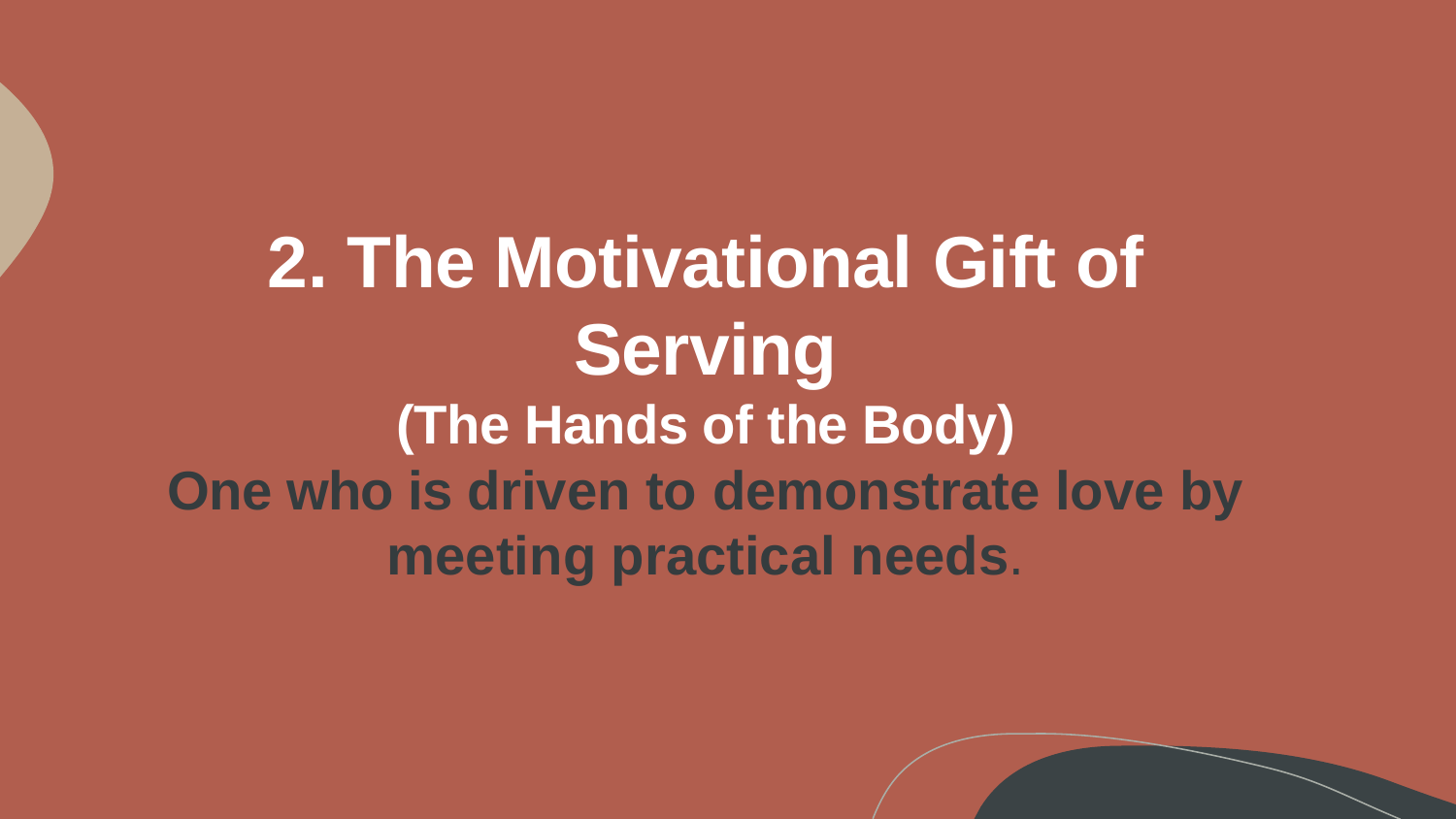#### **3. The Motivational Gift of Teaching (The Mind of the Body) One who understands the principles and teachings of God's Word and clearly shares them with others.**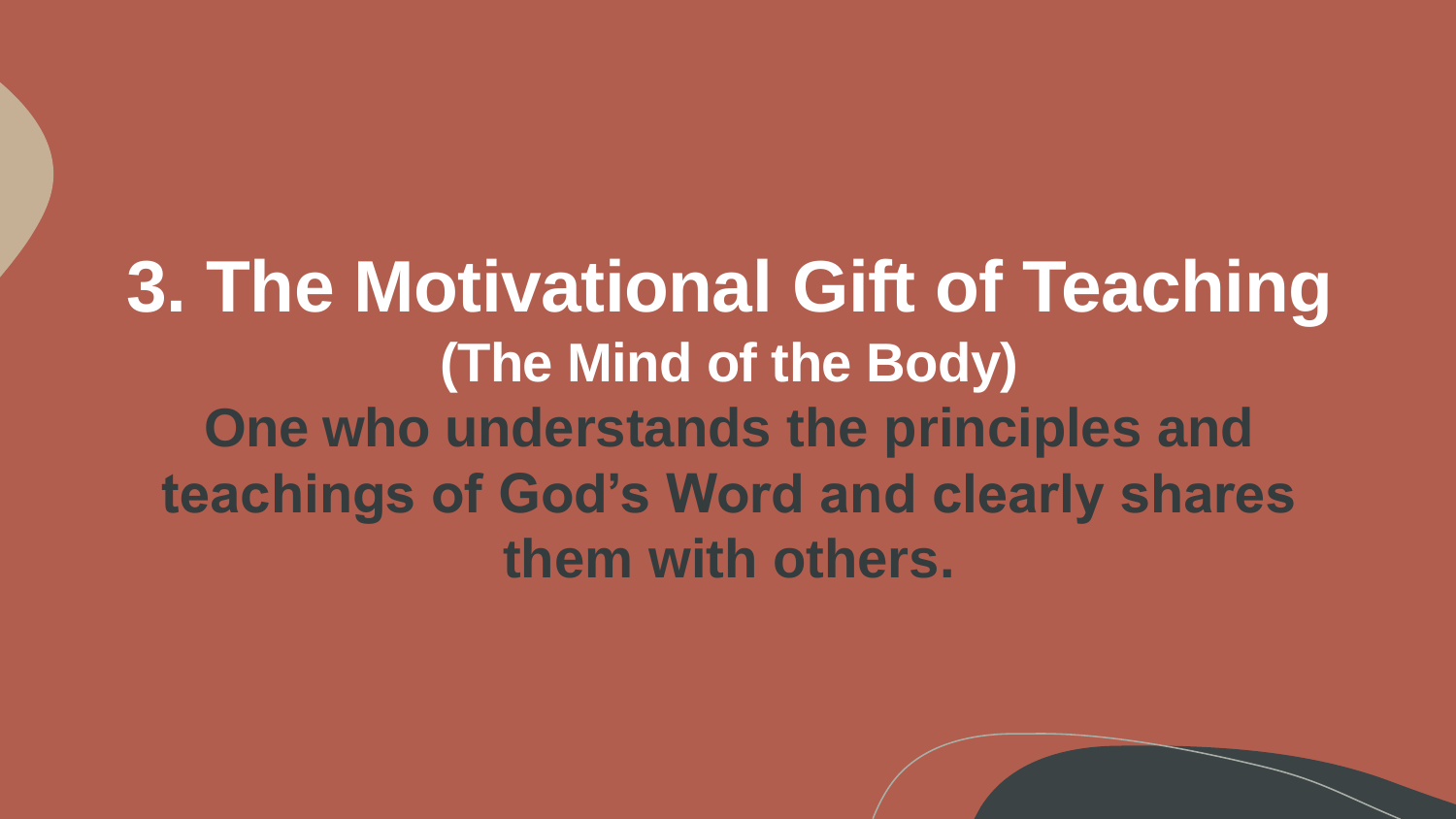**4. The Motivational Gift of Exhortation (The Mouth of the Body) One who encourages other believers to grow and mature in the Lord.**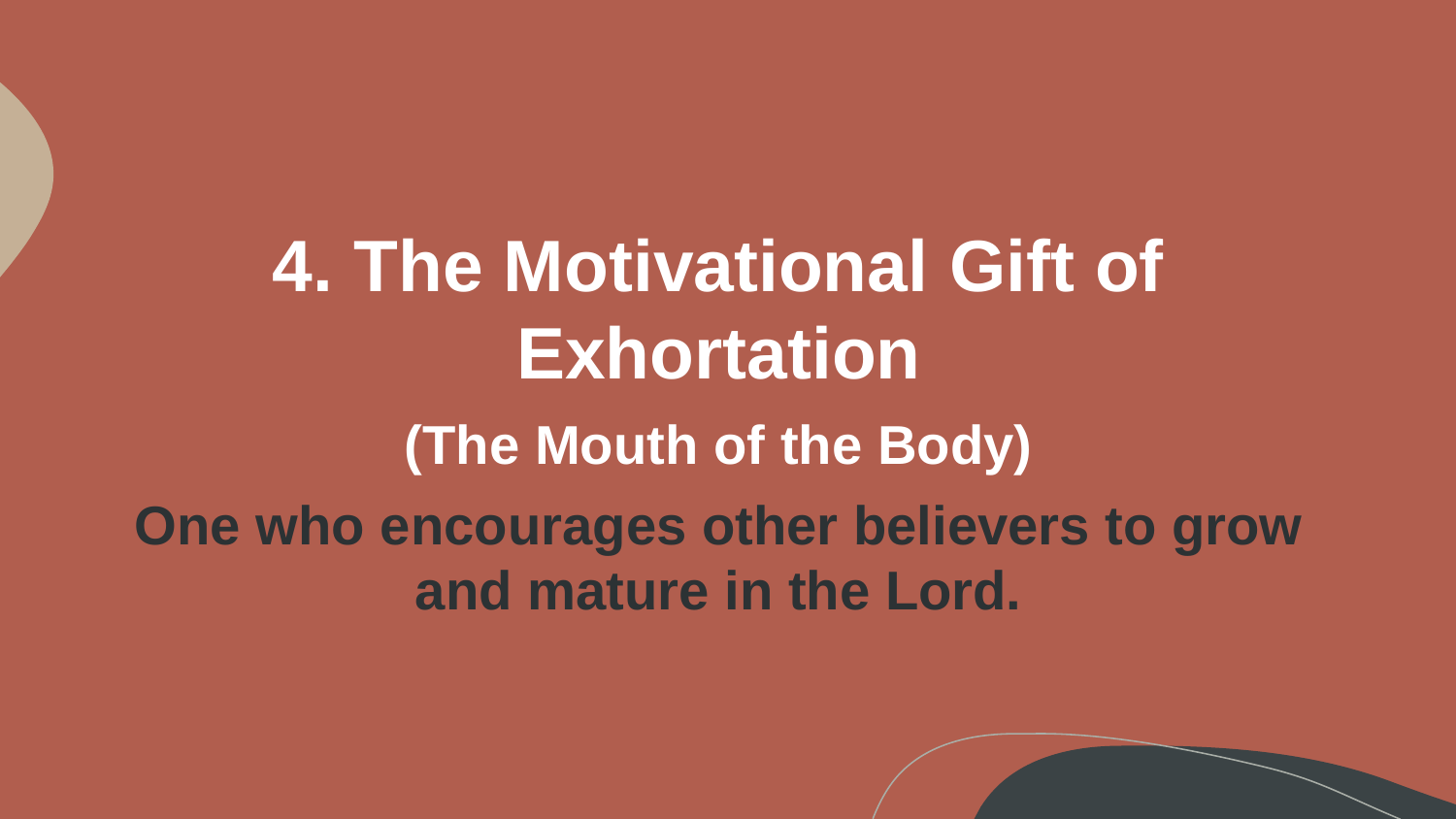**Galatians 4:19, My little children, of whom I travail in birth again until Christ be formed in you. Colossians 1:28, Warning every man, and teaching every man in all wisdom, that we may present every man perfect [mature] in Christ Jesus.**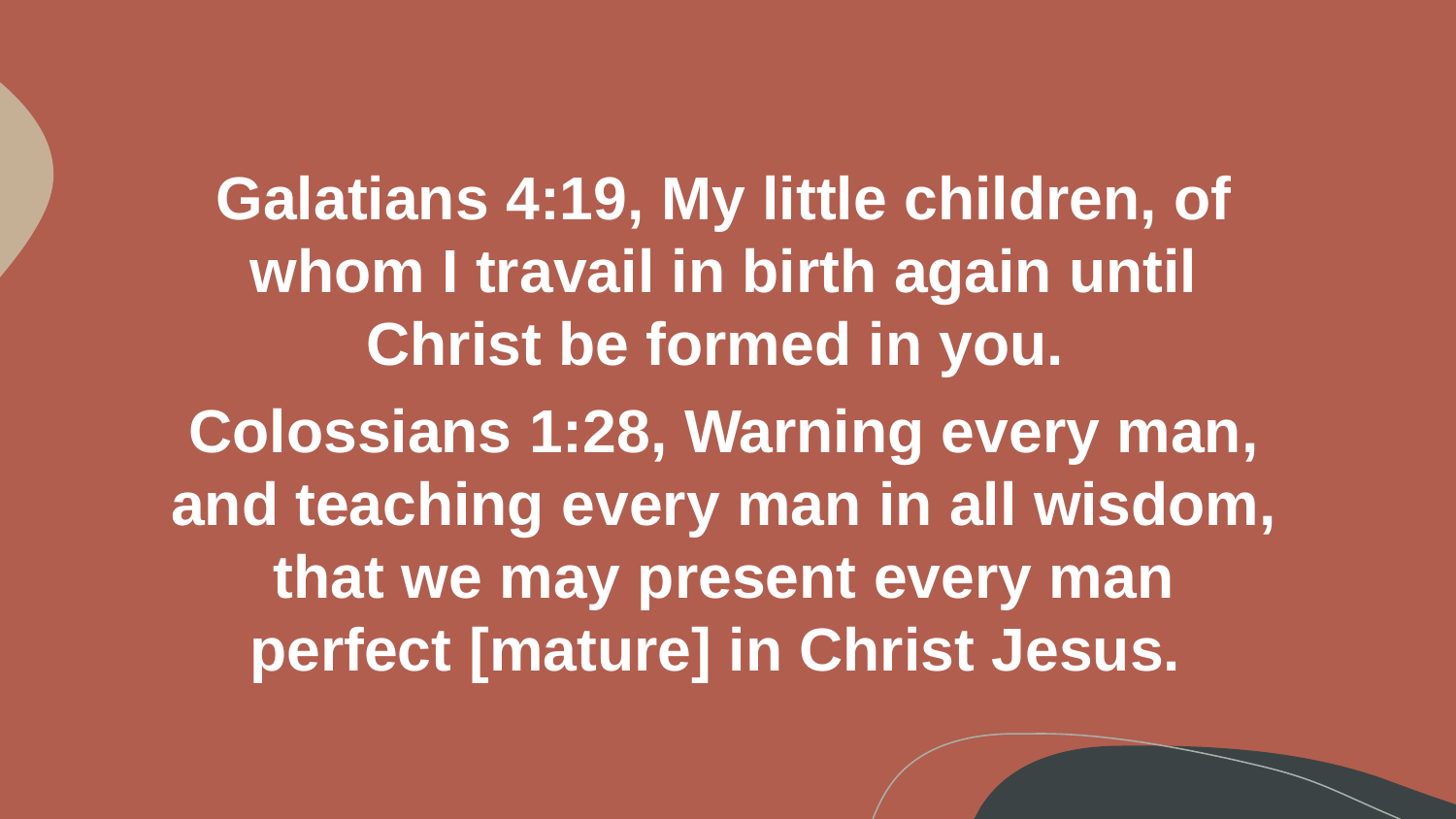# **Exhorters Identifies Root Problems.**

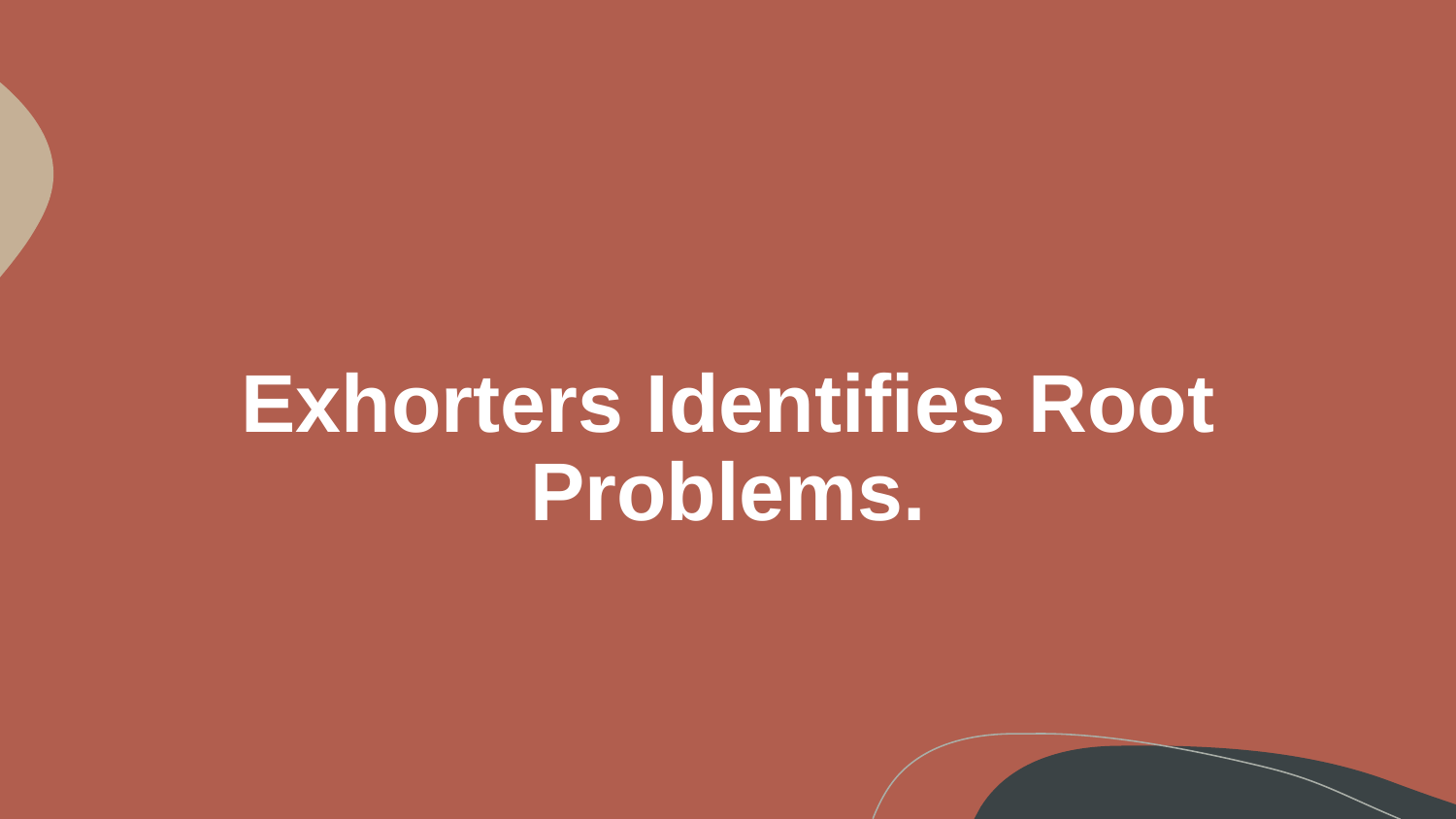# **Misuse of this Trait**: **Gives up on uncooperative people.**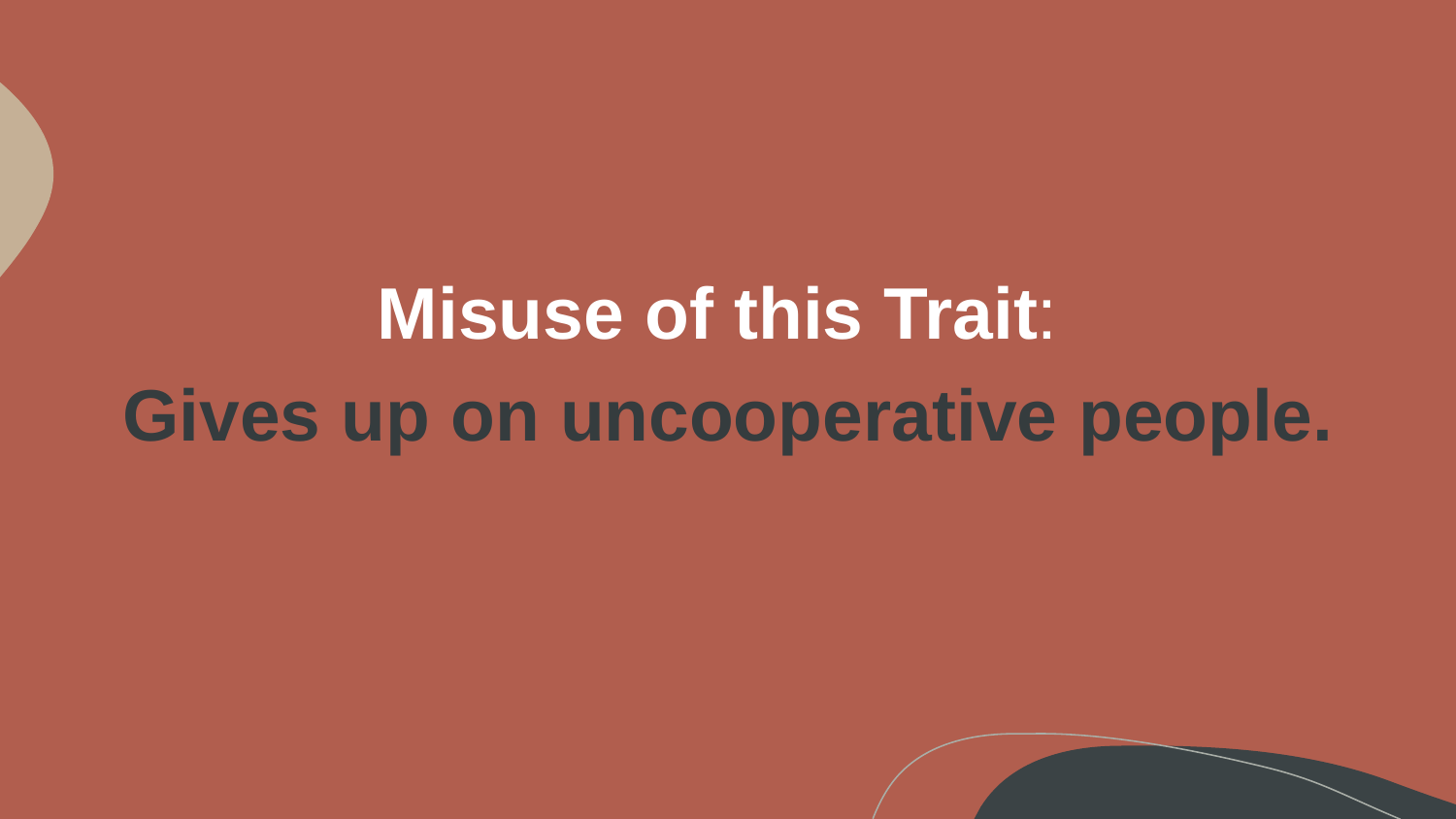**"God didn't add another day because you needed it, He added it because someone out there needs you."**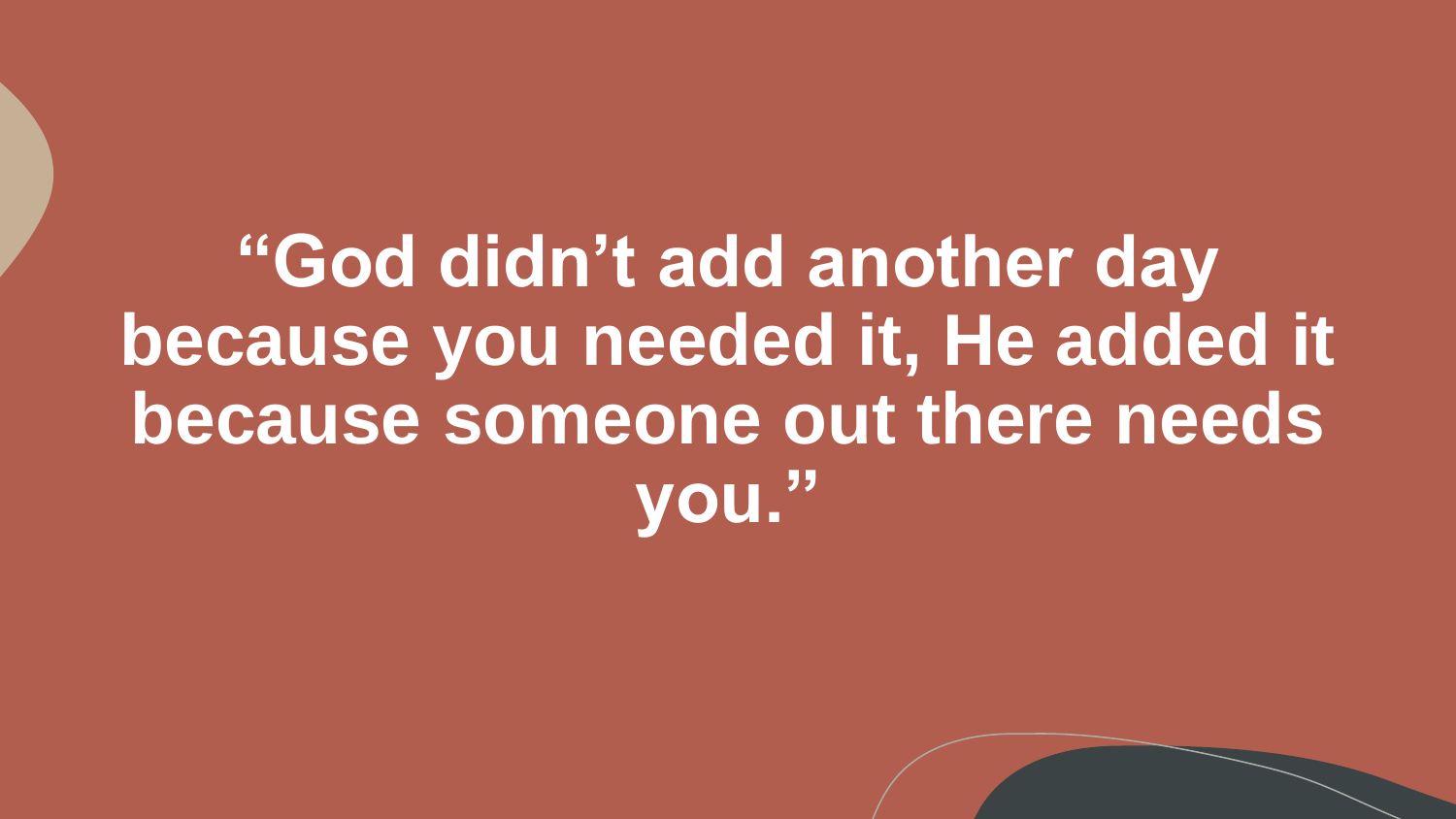### **5. The Motivational Gift of Giving (Giving are the Arms of the Body) One who uses assets of time, money, and possessions to advance the work of the Lord**.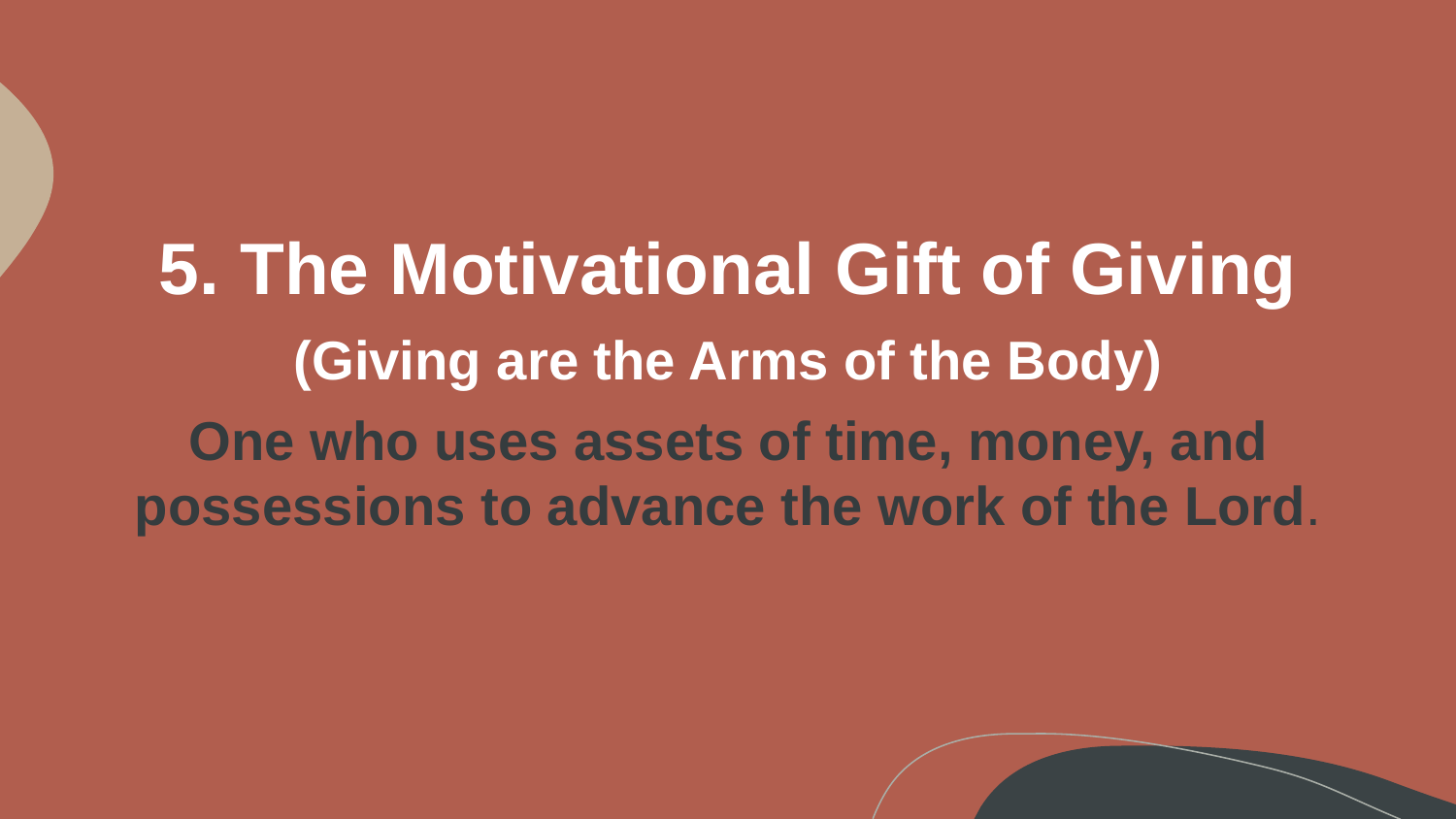## **"We make a living by what we get, but we make a life by what we give."**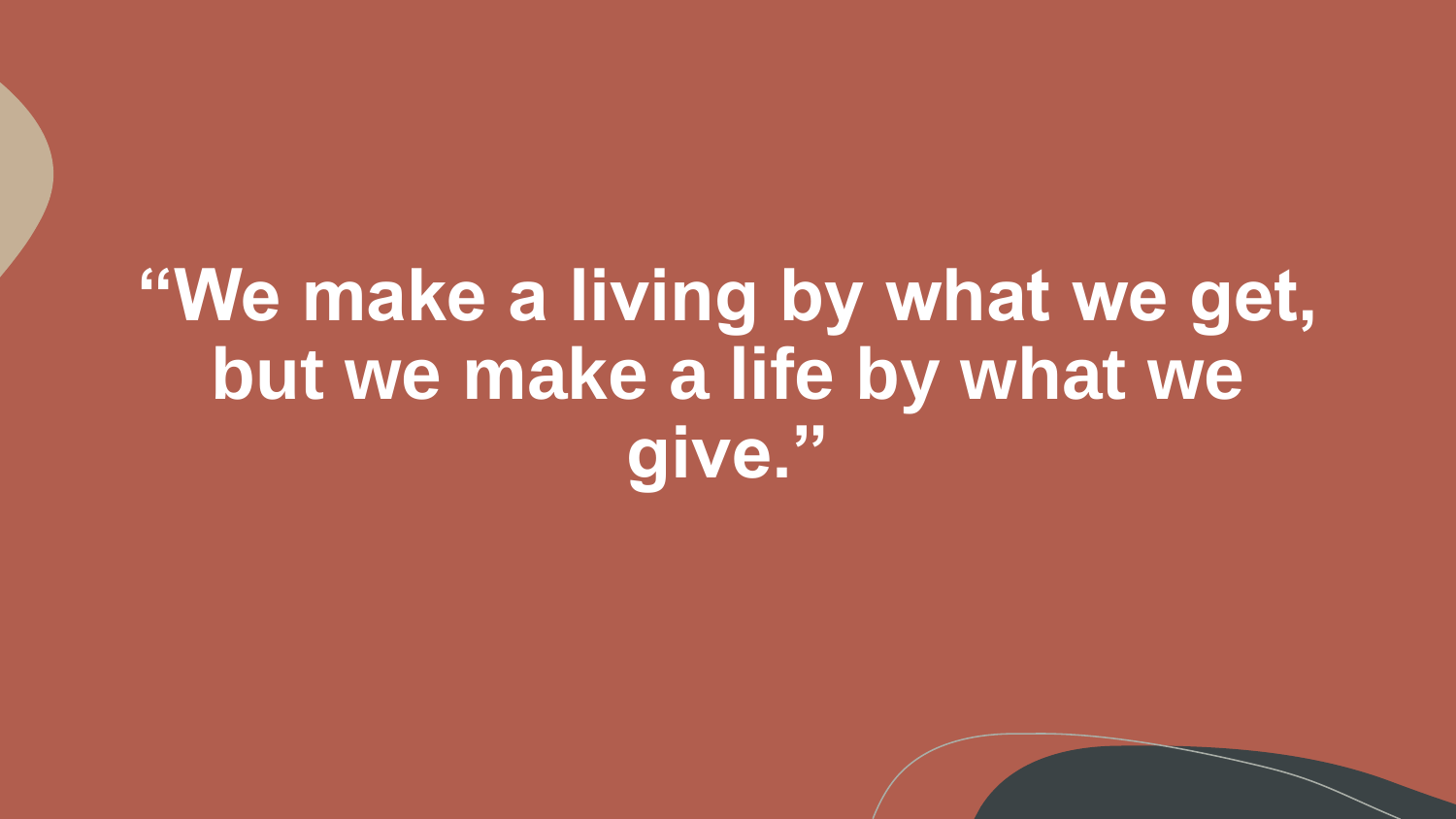**Invests Self First, Then Gifts II Corinthians 8:5, First gave their own selves to the Lord, and unto us by the will of God.**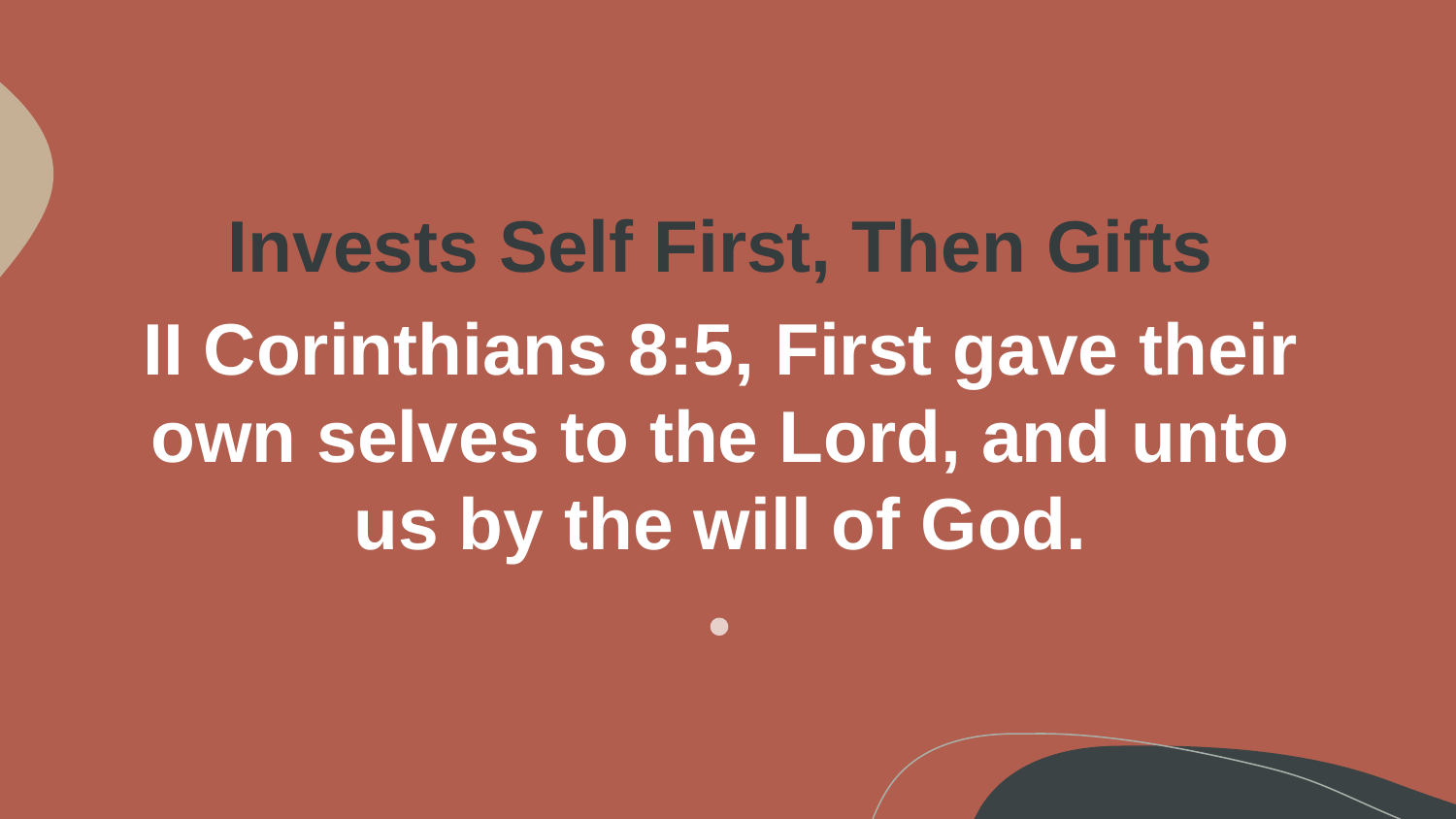**Biblical Example of a Giver Matthew 9:9, As Jesus passed forth**  from thence, He saw a man, named **Matthew, sitting at the receipt of custom: and He saith unto him, Follow me. And he arose and followed Him.**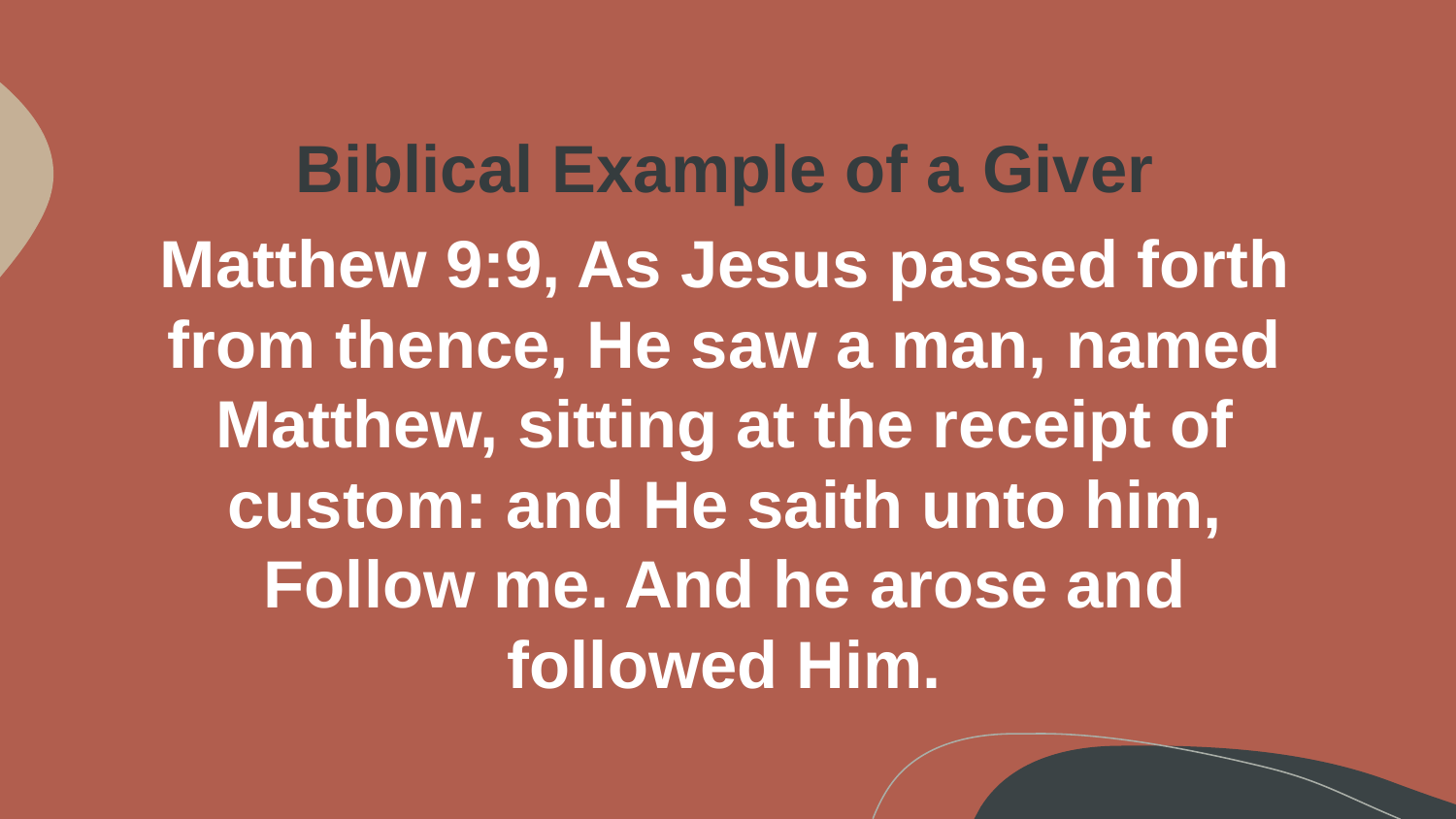# **Romans 12:13, Contribute to the needs of the saints and seek to show hospitality.**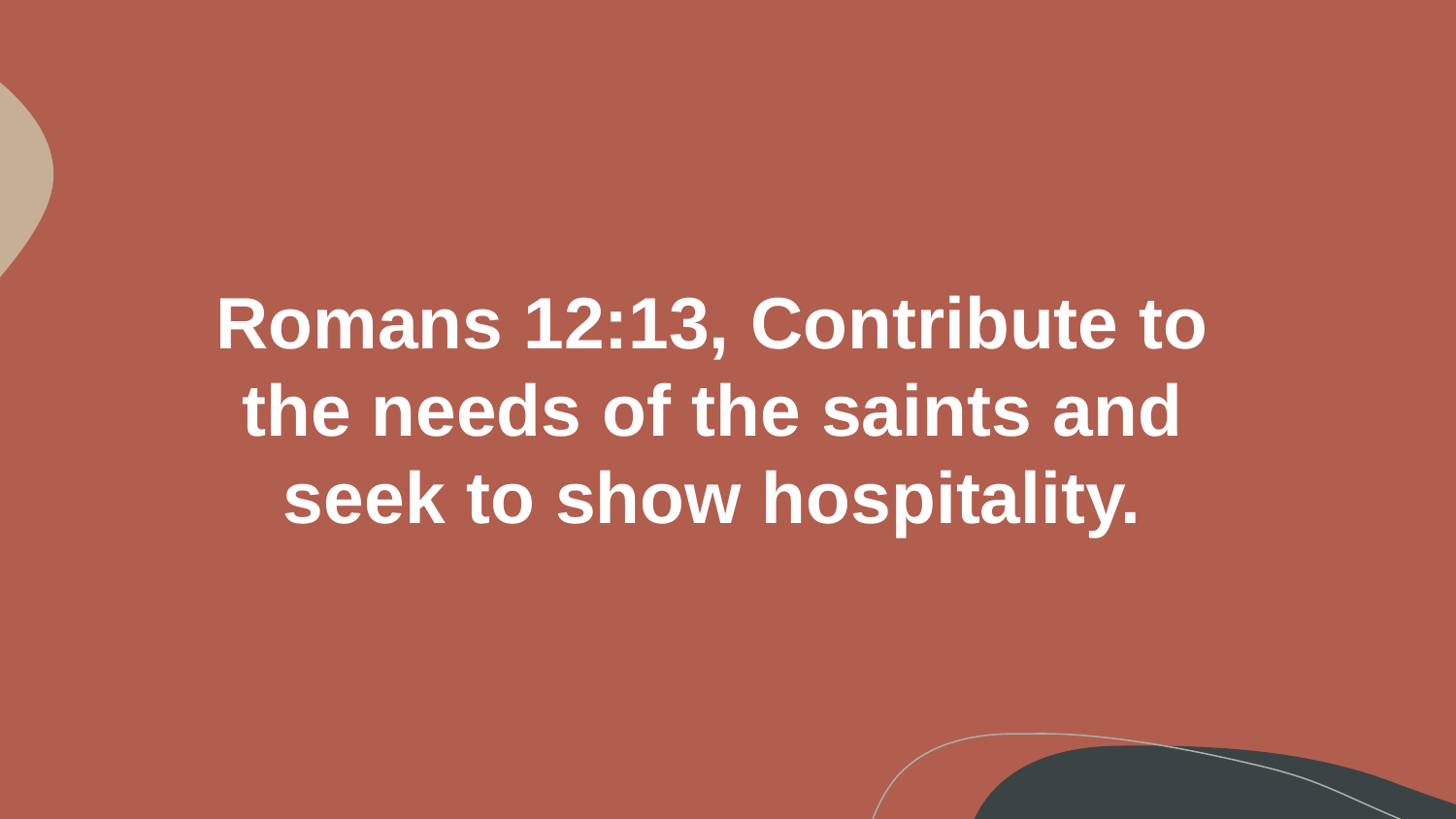**"No one has ever become poor from giving."**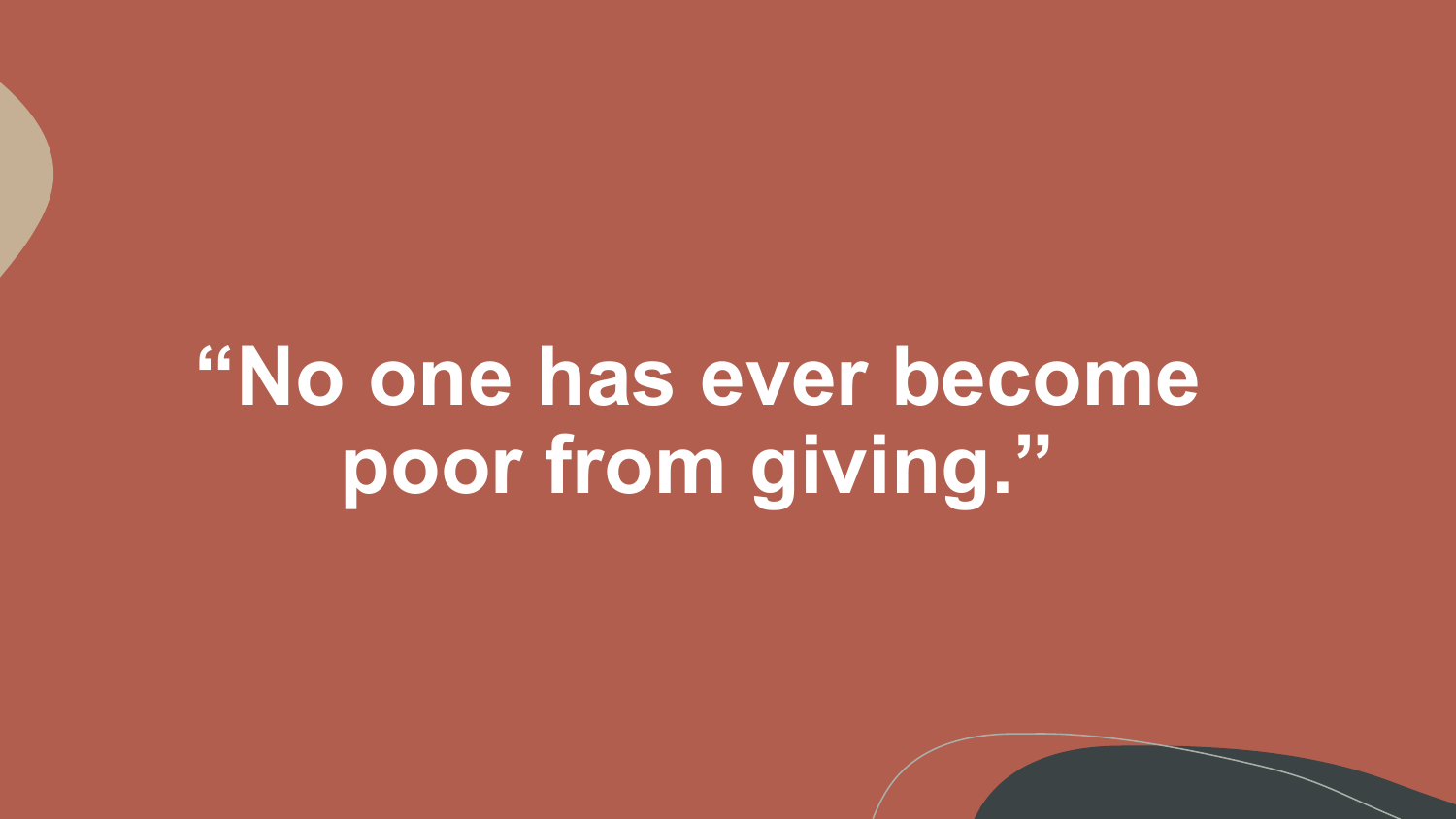#### **6. The Motivational Gift of Leadership (Leadership is the Head of the Body) One who can accomplish tasks and solve problems through analysis and delegation**.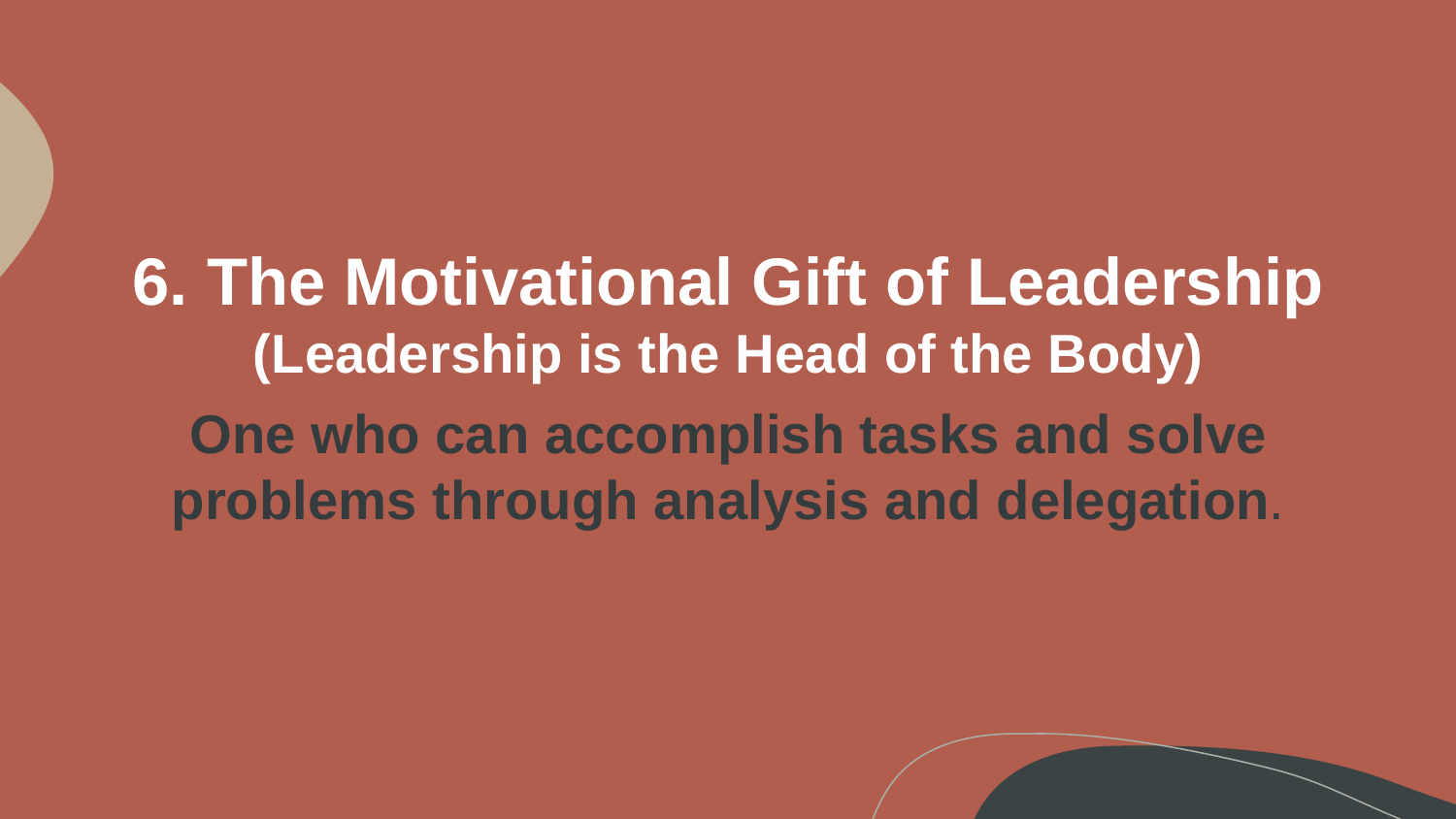**Biblical Example of an Organizer** Acts 16:15, When she was baptized, and **her household, she besought us, saying, if ye have judged me to be faithful to the Lord, come into my house, and abide there. And she constrained us.**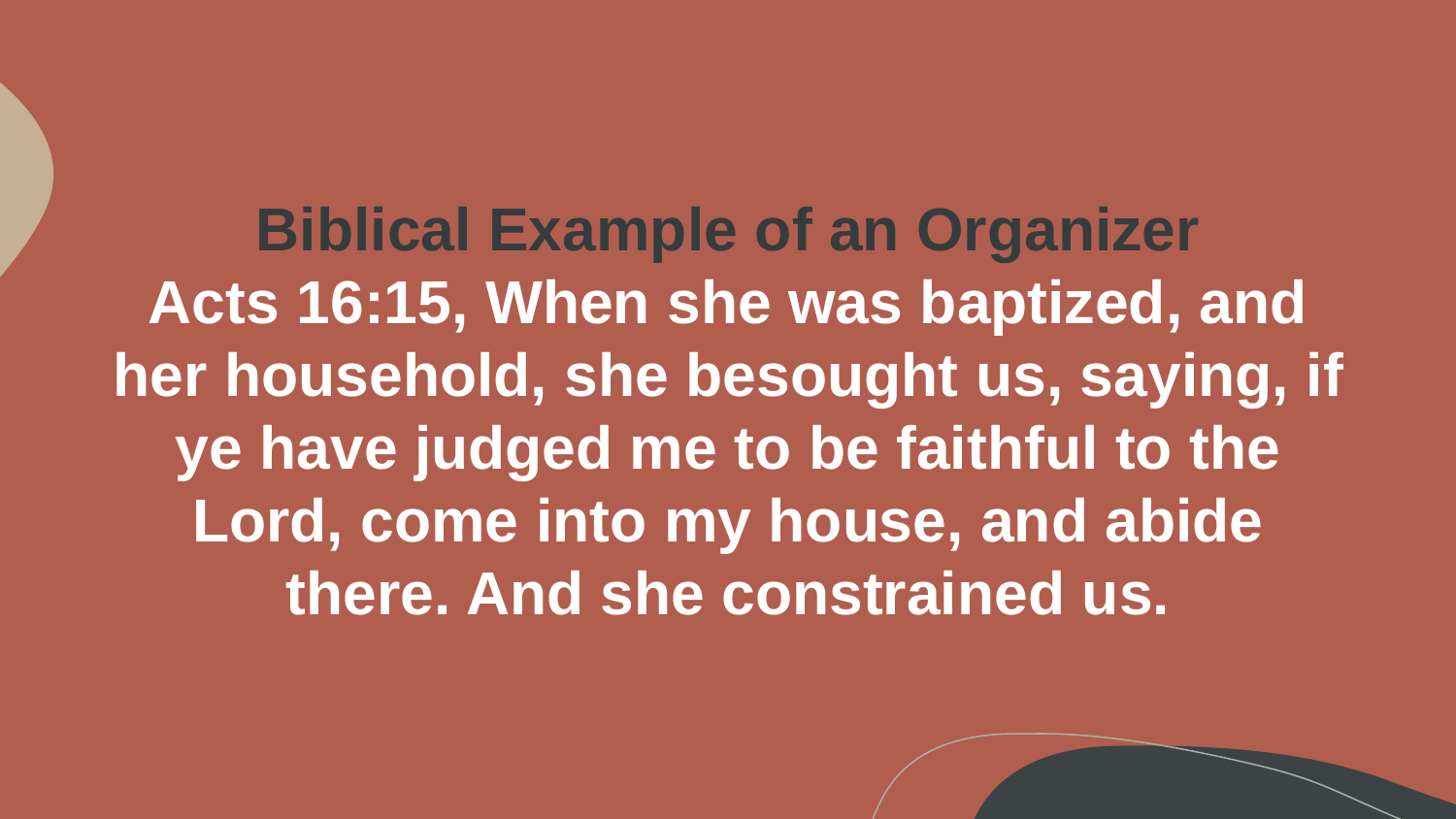**"The first and most important choice a leader makes is the choice to serve, without which one's capacity to lead is severely limited."**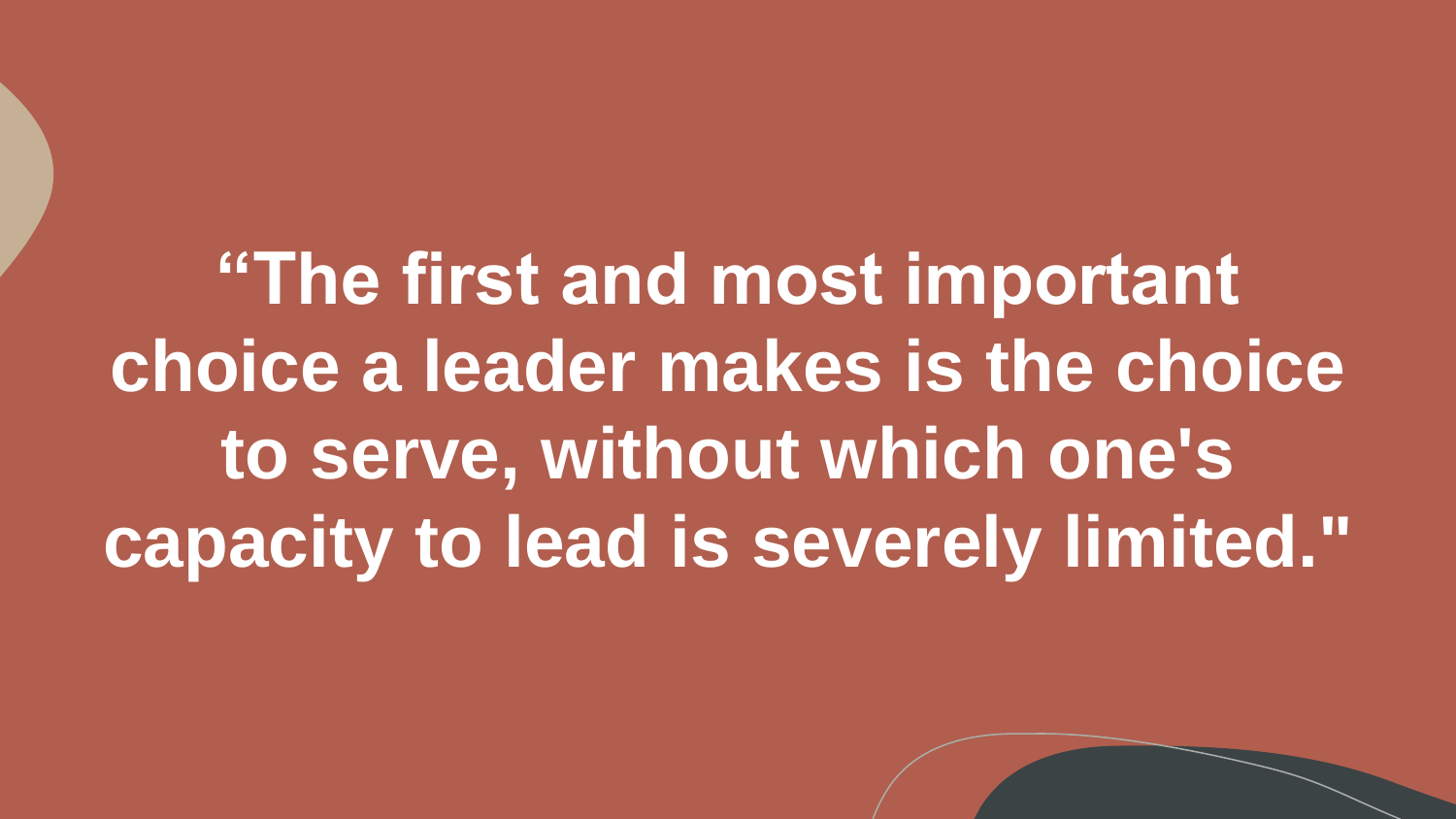## **"A leader is one who knows the way, goes the way, and shows the way."**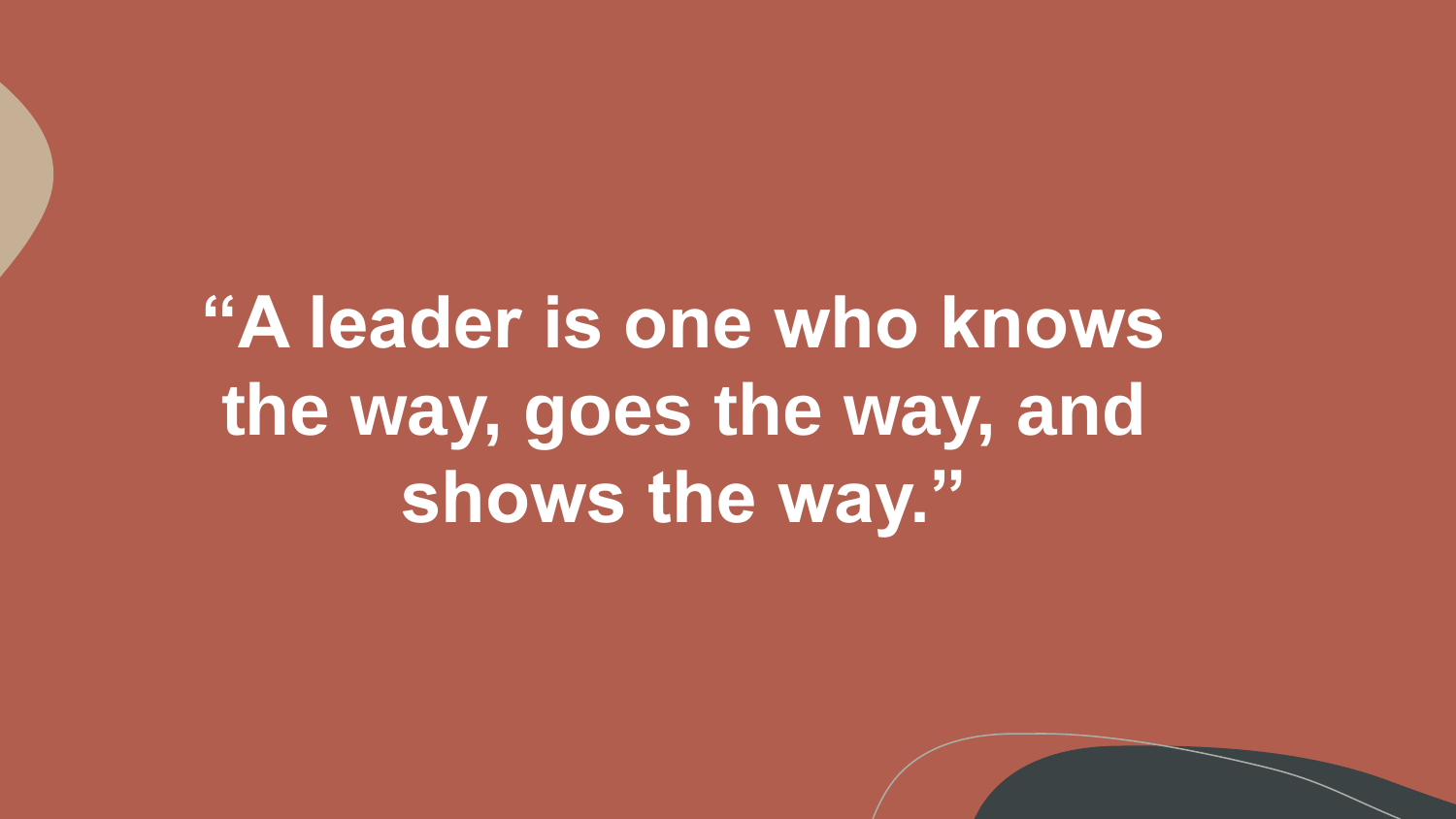## **7. The Motivational Gift of Mercy (Mercy is the Heart of the Body) One who is sensitive to feelings and needs.**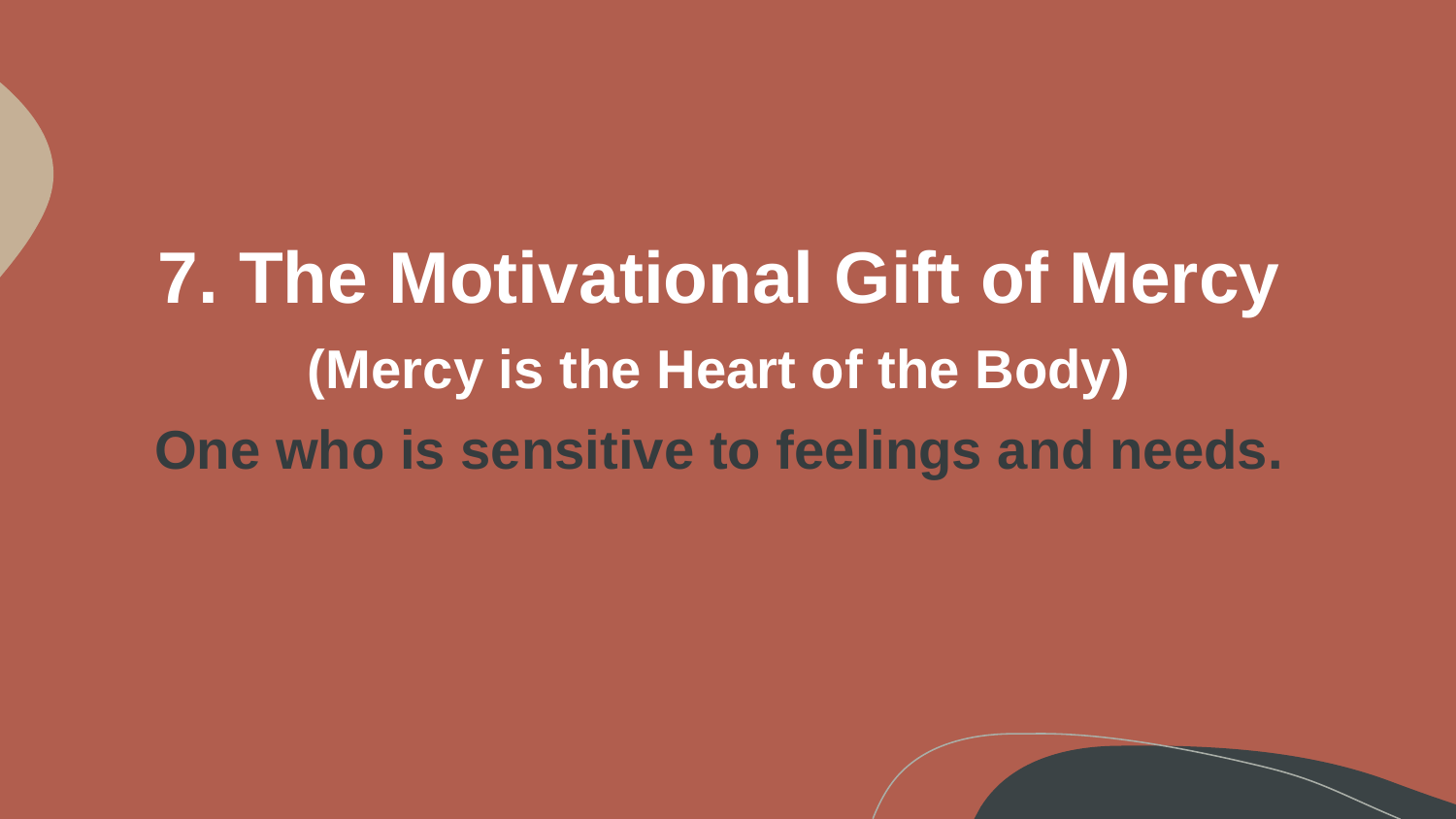**Biblical Example of Mercy John 13:34-35, A new commandment I give unto you, that ye love one another; as I have loved you, that ye also love one another. By this shall all men know that ye are My disciples, if ye have love one to another.**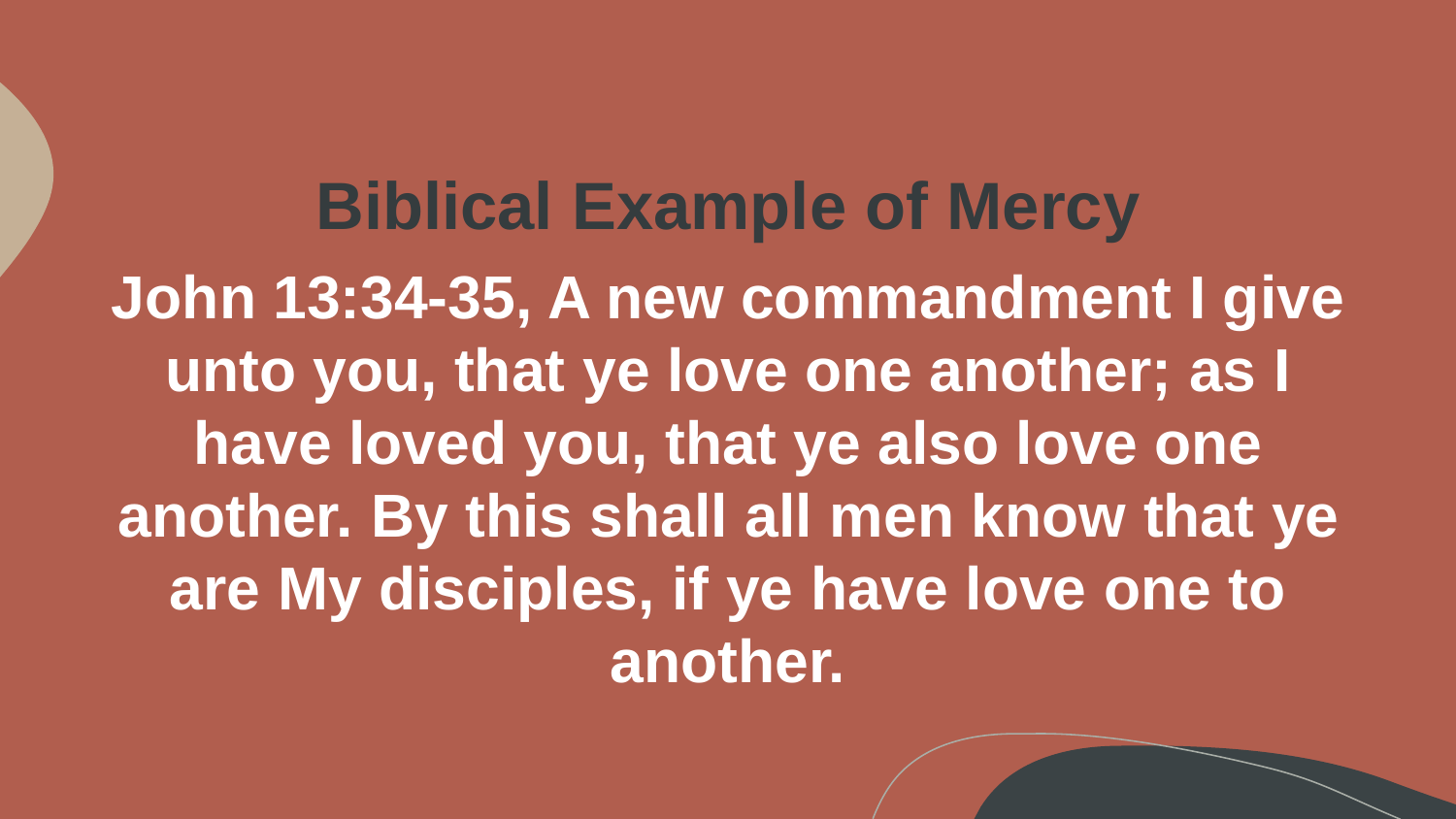**"God's mercy to us is the motivation for showing mercy to others. Remember, you will never be asked to forgive someone else more than God has forgiven you."**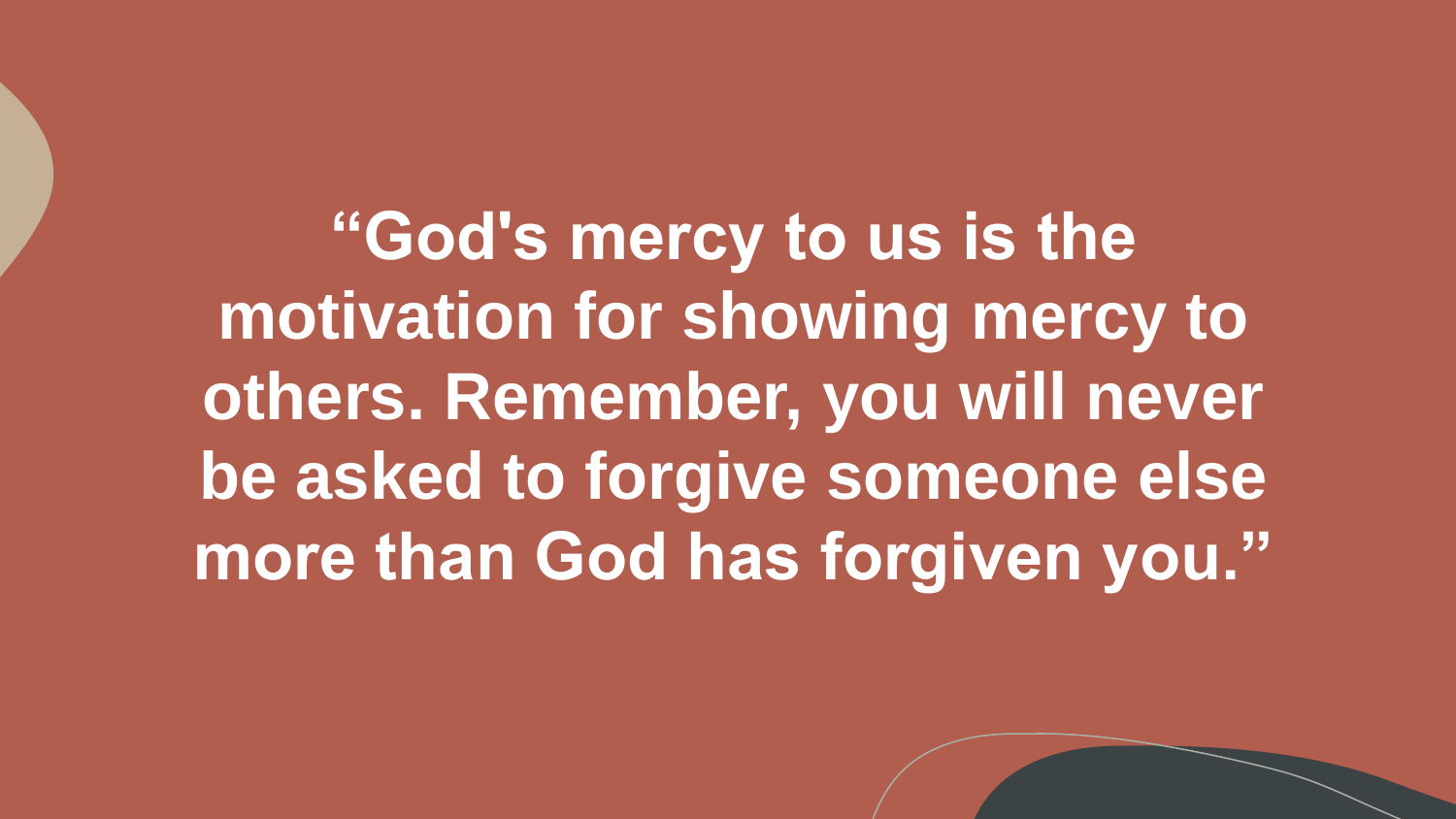### **Motivational Gift Survey <https://www.gifttest.org/survey>**